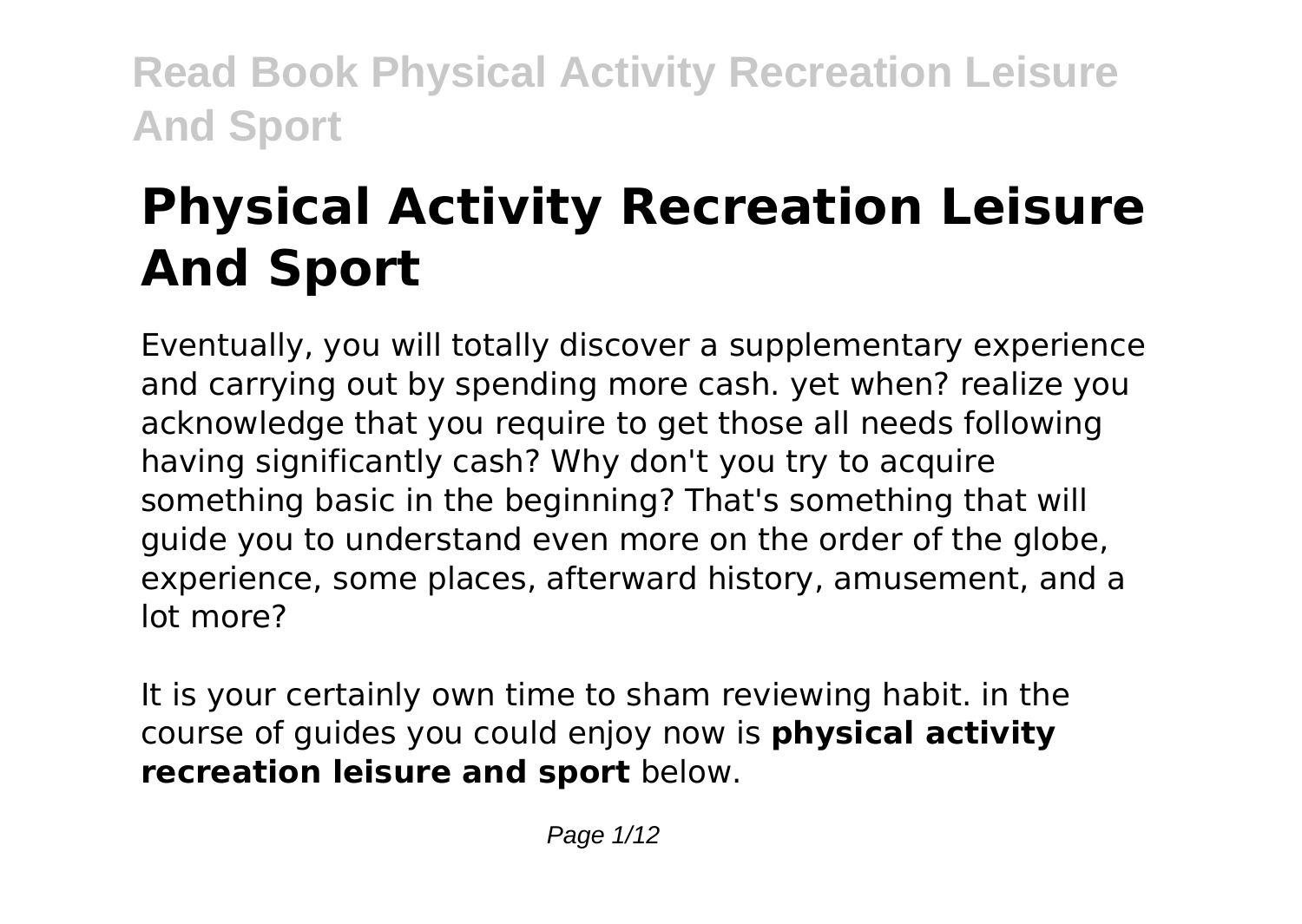In the free section of the Google eBookstore, you'll find a ton of free books from a variety of genres. Look here for bestsellers, favorite classics, and more. Books are available in several formats, and you can also check out ratings and reviews from other users.

#### **Physical Activity Recreation Leisure And**

Recreation is an activity that people engage in during their free time, that people enjoy, and that people recognize as having socially redeeming values. Unlike leisure, recreation has a connotation of being morally acceptable not just to the individual but also to society as a whole, and thus we program for those activities within that context.

#### **Definitions of leisure, play, and recreation – Human Kinetics**

Leisure activities and contexts provide a myriad of opportunities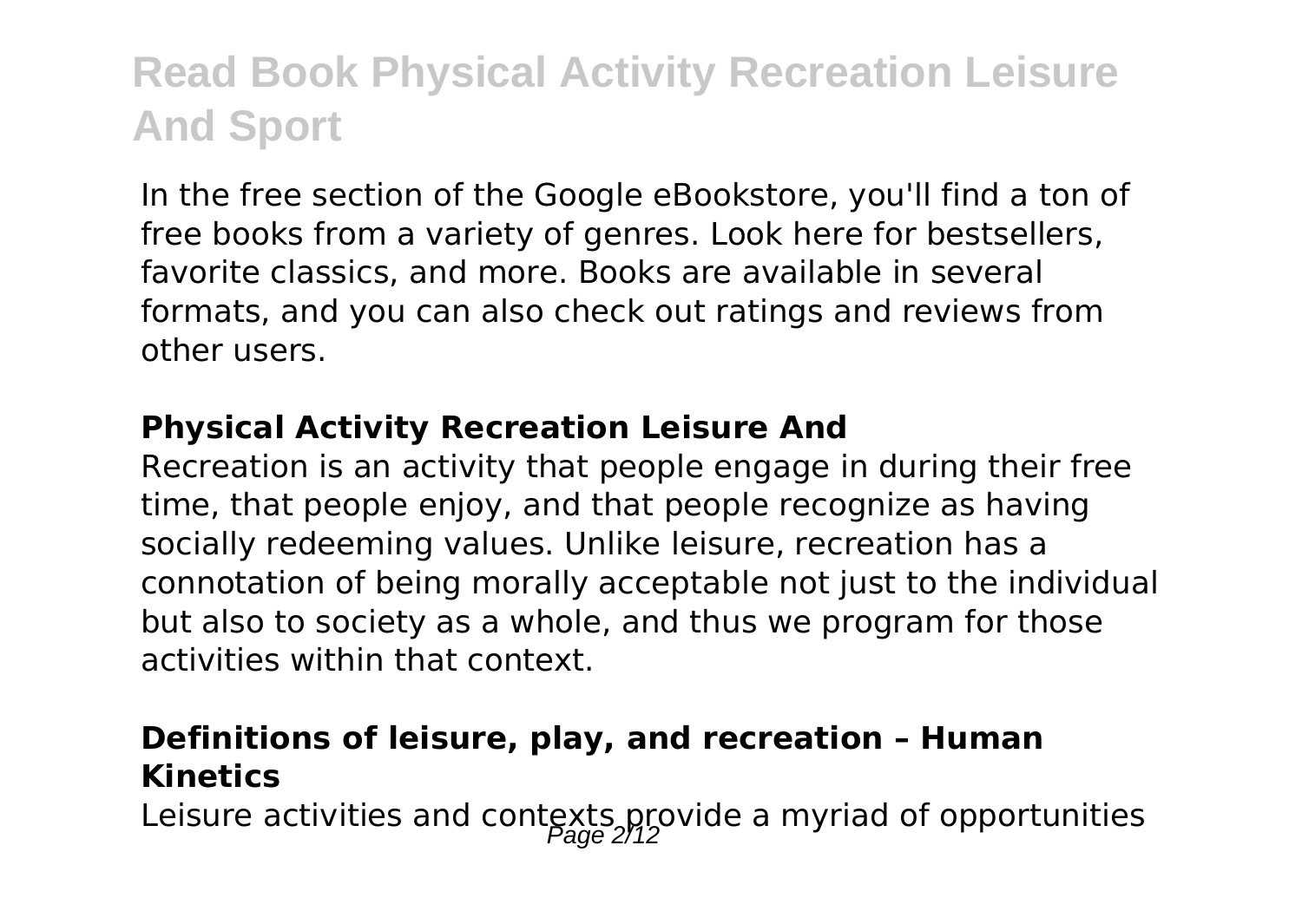for taking better care of one's self, coping with and managing challenging life circumstances, affirming one's value, (re)discovering strengths and abilities, and having a sense of purpose and meaning in life. Moreover, because of the freedom to be self-determined in leisure and the opportunities it affords to experience positive emotions—such pleasure, joy, meaning, purpose—leisure may be a powerful resource for ...

**Physical Activity, Recreation, Leisure, and Sport ...** Importance of Leisure & Recreation for Health. Physical Benefits of Recreation. Leisure Lowers Stress and Depression. Improve Your Quality of Life. Recreational Therapy. Written by Rachel Morgan. 18 December, 2018. In the 1950s and 1960s, activities such as horseback trail riding, skiing, snowmobiling and taking a day hike were among some of the popular choices among outdoor enthusiasts.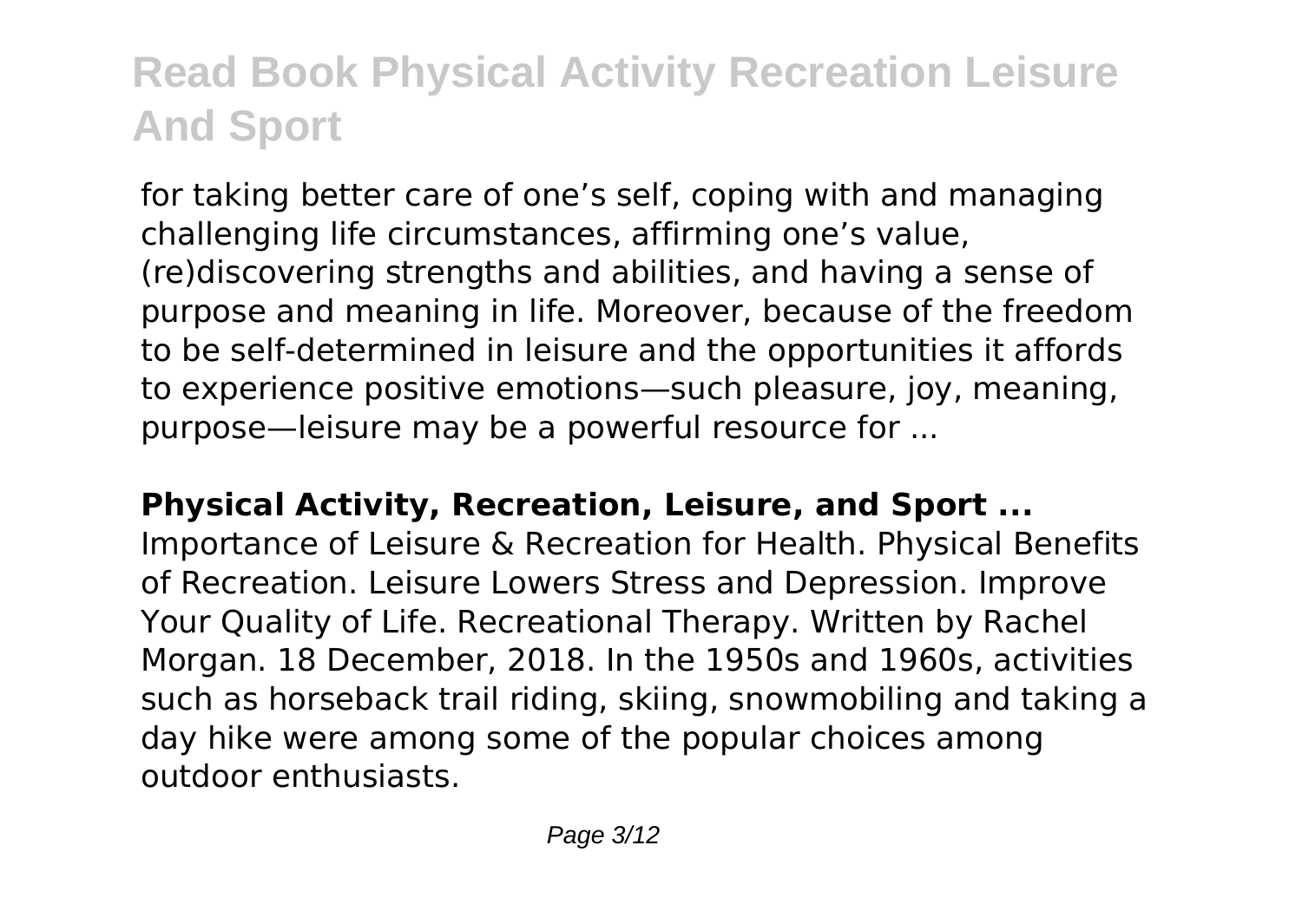#### **Importance of Leisure & Recreation for Health | Healthfully**

INTRODUCTION. The diverse range of waking activities carried out by humans expends energy at greatly differing rates ().For example, activities performed during work, transportation, housework, and leisure-time exercise (collectively termed here as "physical activity") generally expend more energy per unit time than sedentary recreational activities, such as television watching ().

**Physical activity and sedentary leisure time and their ...**

Generally, the literature demonstrates a positive relationship between programming, facility condition/ quality, close-to-home access, activity variety, connectivity, and higher levels of physical activity. 2 A 2001 survey found that 30% of U.S. adults engaged in physical activity at a park, 25% on a walking and jogging trail, 25% on a treadmill, and 21% at an indoor gym. 3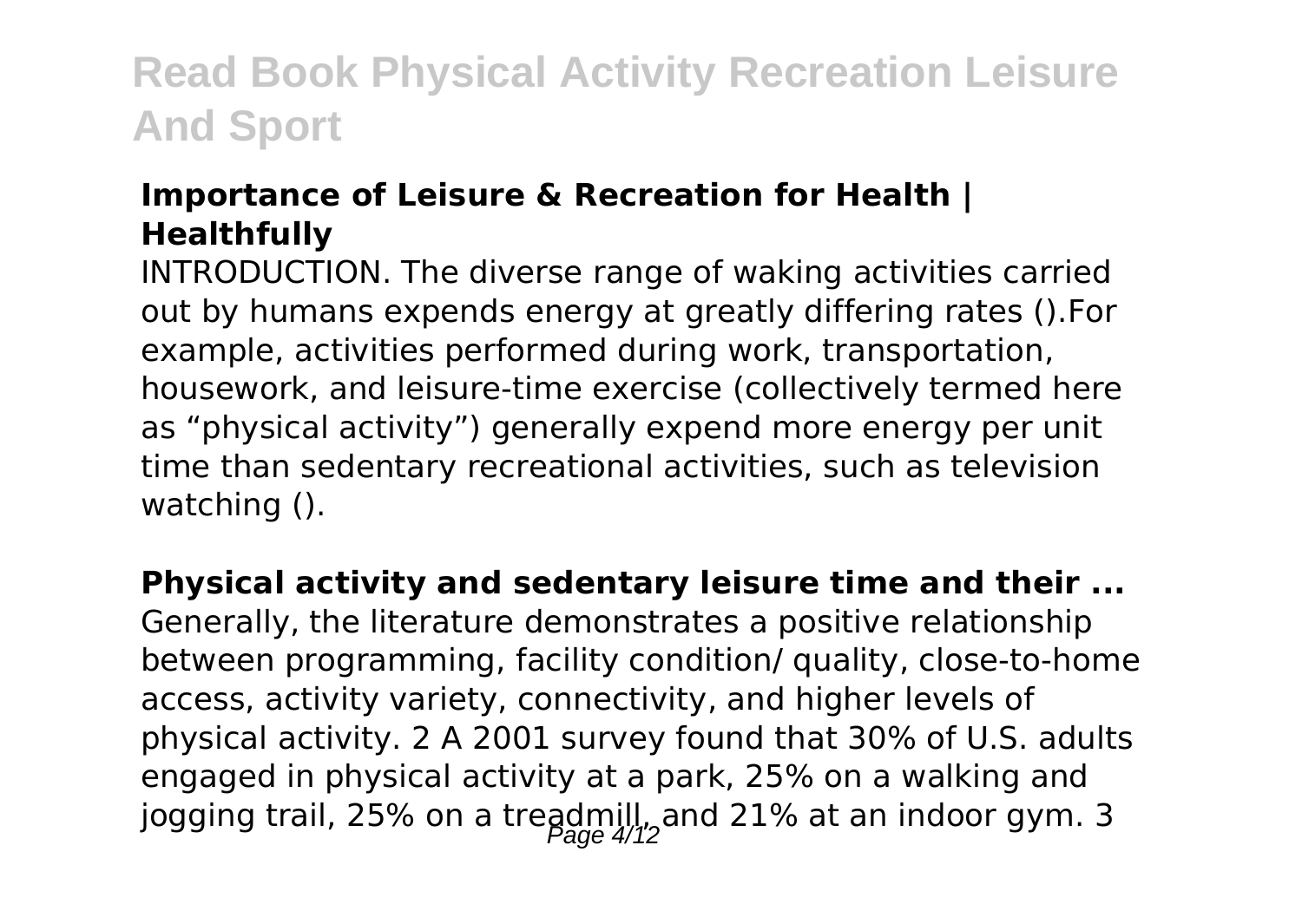Local government park and recreation agencies, national/local non- profit organizations, and commercial entities often ...

#### **Community Recreation, Fitness and Parks**

Physical Activity Assessment. Information on physical activity was collected using the MAQ ().High reliability (98%) and moderate validity (47%) were found for the MAQ translated into Persian ().Intra-class correlation coefficients between the two pretest and post-test MAQs for all activity domains in the past year, including leisure time, occupational, and total (leisure and occupational ...

**Seven-Year Changes of Leisure-Time and Occupational ...** recreation, entertainment and active life to shape vitality and provide satisfaction. Leisure activities are defined as preferred and enjoyable activities SDUWLFLSDWHGLQGXULQJRQH VI UHHWLPH (5) and classified in intellectual, social, recreational,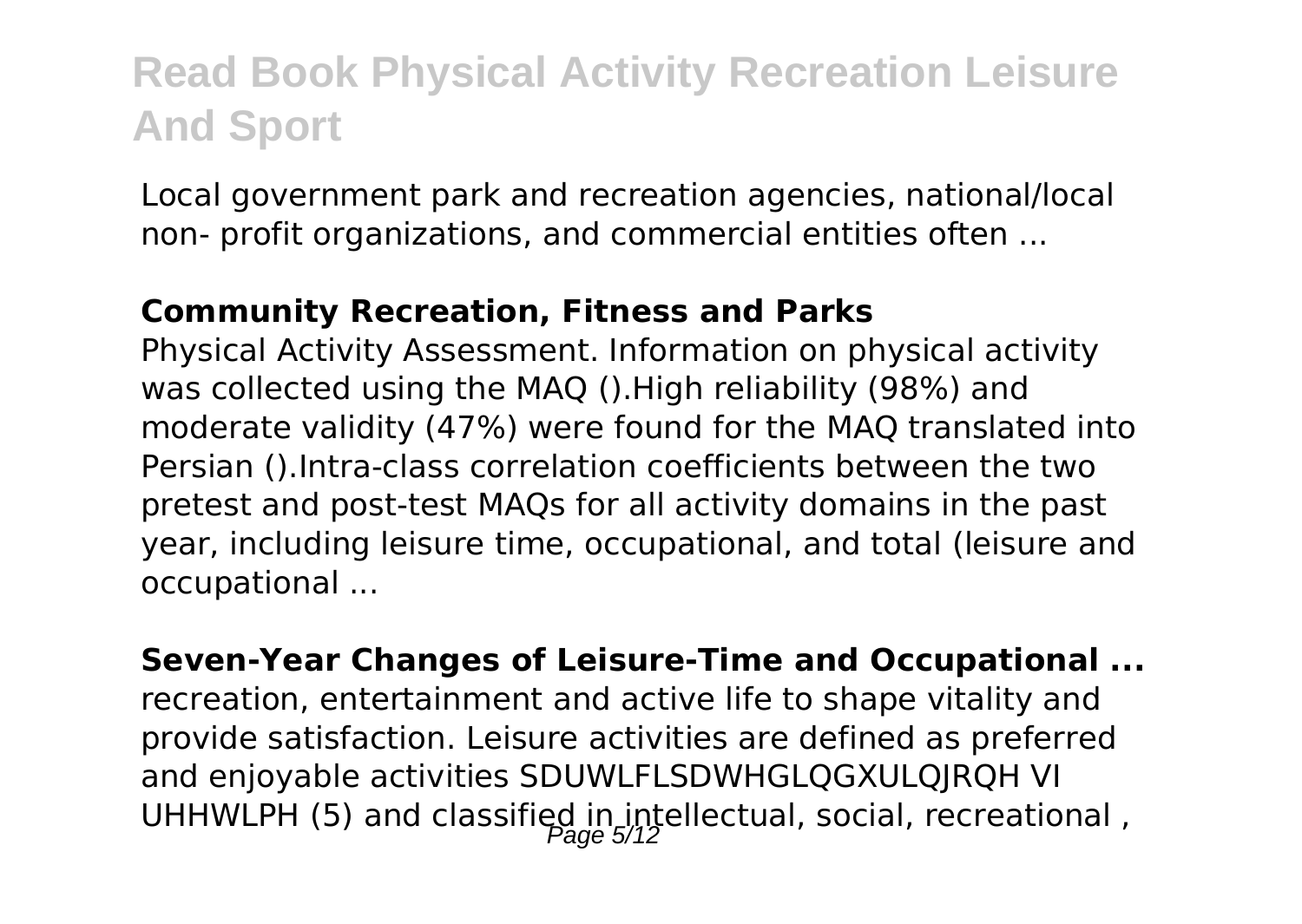and physical categories(6) . It seems leisure activities have effect on individual

#### **Leisure Activities and Mental Health among Aging People in ...**

The Center promotes and facilitates increased participation in all types of physical activity including exercise, recreation, leisure, and sport. NCHPAD's goal has been to use new and emerging technologies to reach into the homes of people with disabilities and in local communities across the United States.

#### **Increasing Physical Activity among Adults with ...**

This handbook provides an overview and synthesis of relevant literature related to leisure and recreation, and physical activity and its relationship to quality of life. Divided into two parts, the text presents the analysis of leisure and recreation studies and physical activities and sports, with diverse populations.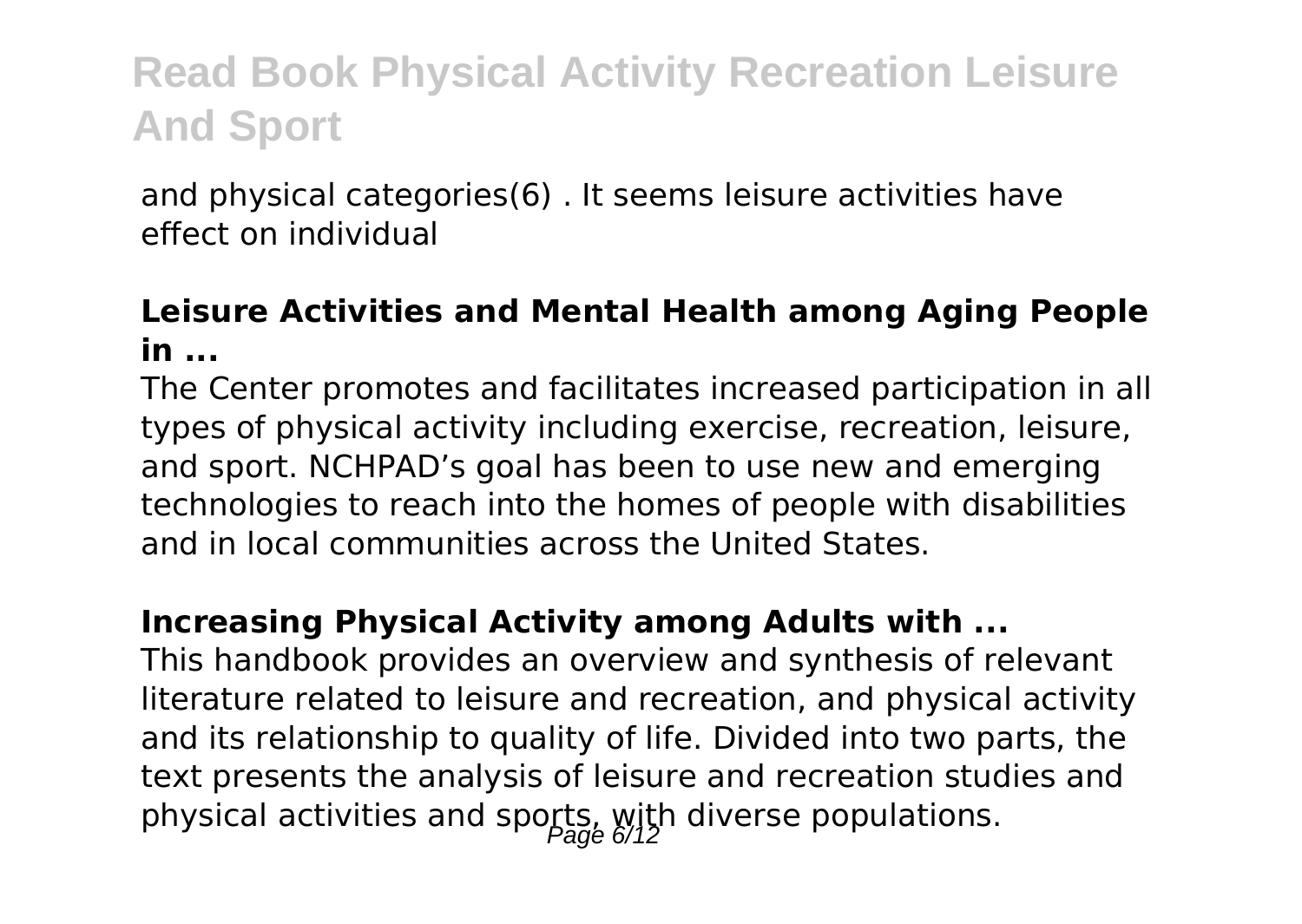### **Handbook of Leisure, Physical Activity, Sports, Recreation ...**

The American Association for Leisure & Recreation (AALR) was formed to support community based programs for "creative and active lifestyles through meaningful physical activity, recreation and fitness experiences across the lifespan." 1 Established in 2005, they published the newsletter Par for Life for their members, which included educators, students, and practitioners in the recreation field.

**American Association for Leisure & Recreation | Play ...** LEISURE & RECREATION •PHYSICAL ACTIVITY FOR PERFORMANCE The student will: • Experience enjoyment, success and achievement. • Develop self-confidence and a positive self-image. • Acquire the knowledge and skill necessary to participate in sports and other physical activities in a healthy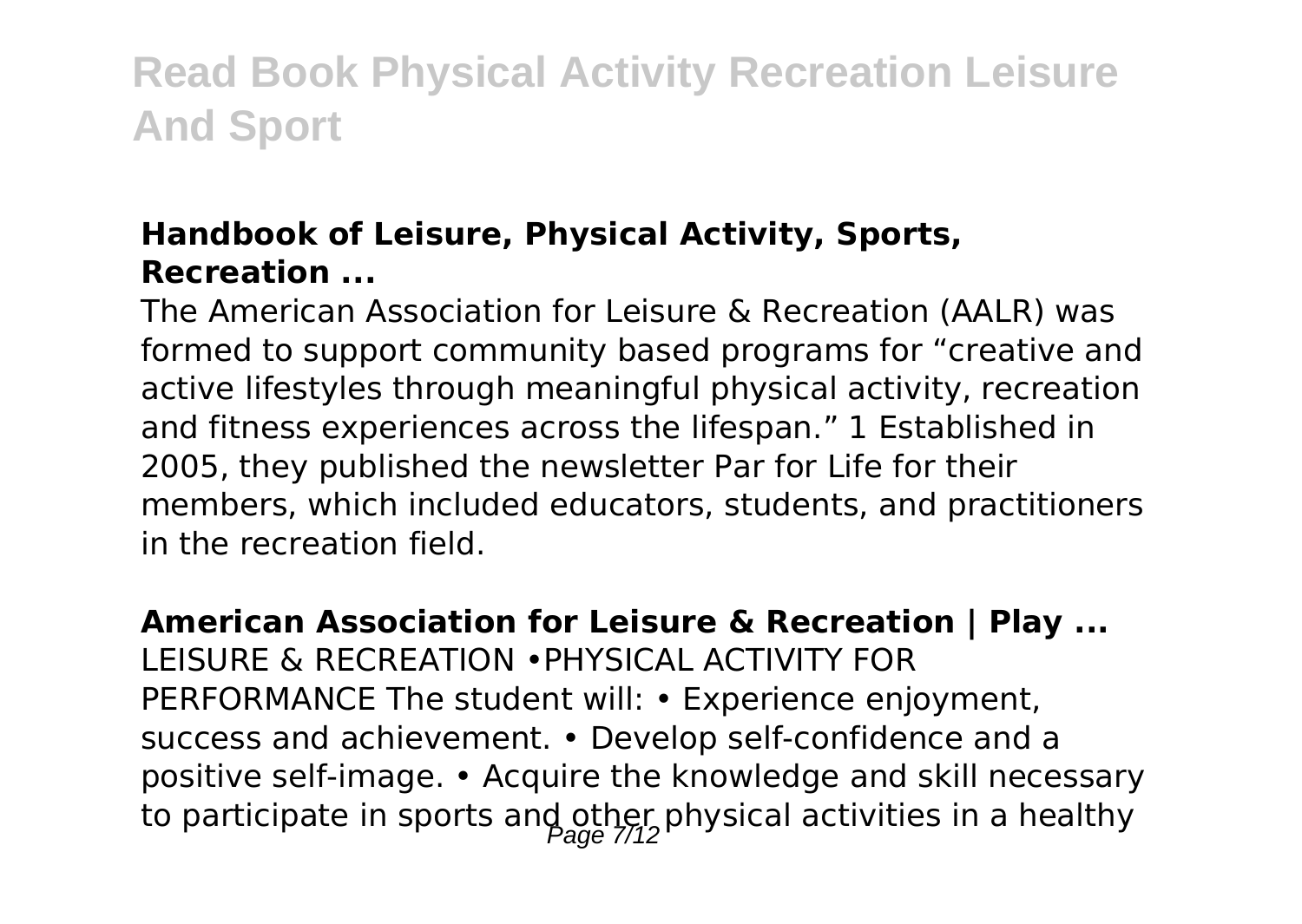and safe manner.

#### **Leisure & Recreation - PDST**

Recreation is an activity of leisure, leisure being discretionary time. The "need to do something for recreation" is an essential element of human biology and psychology . [2] Recreational activities are often done for enjoyment , amusement , or pleasure and are considered to be " fun ".

#### **Recreational activity - Wikipedia**

Taking part in sporting activities, working out at gym, hiking, climbing, sailing, fishing, hot air ballooning etc are some recreational activities that people take up to kill boredom and fill their leisure with thrill and excitement.

#### **Difference Between Leisure and Recreation | Compare the**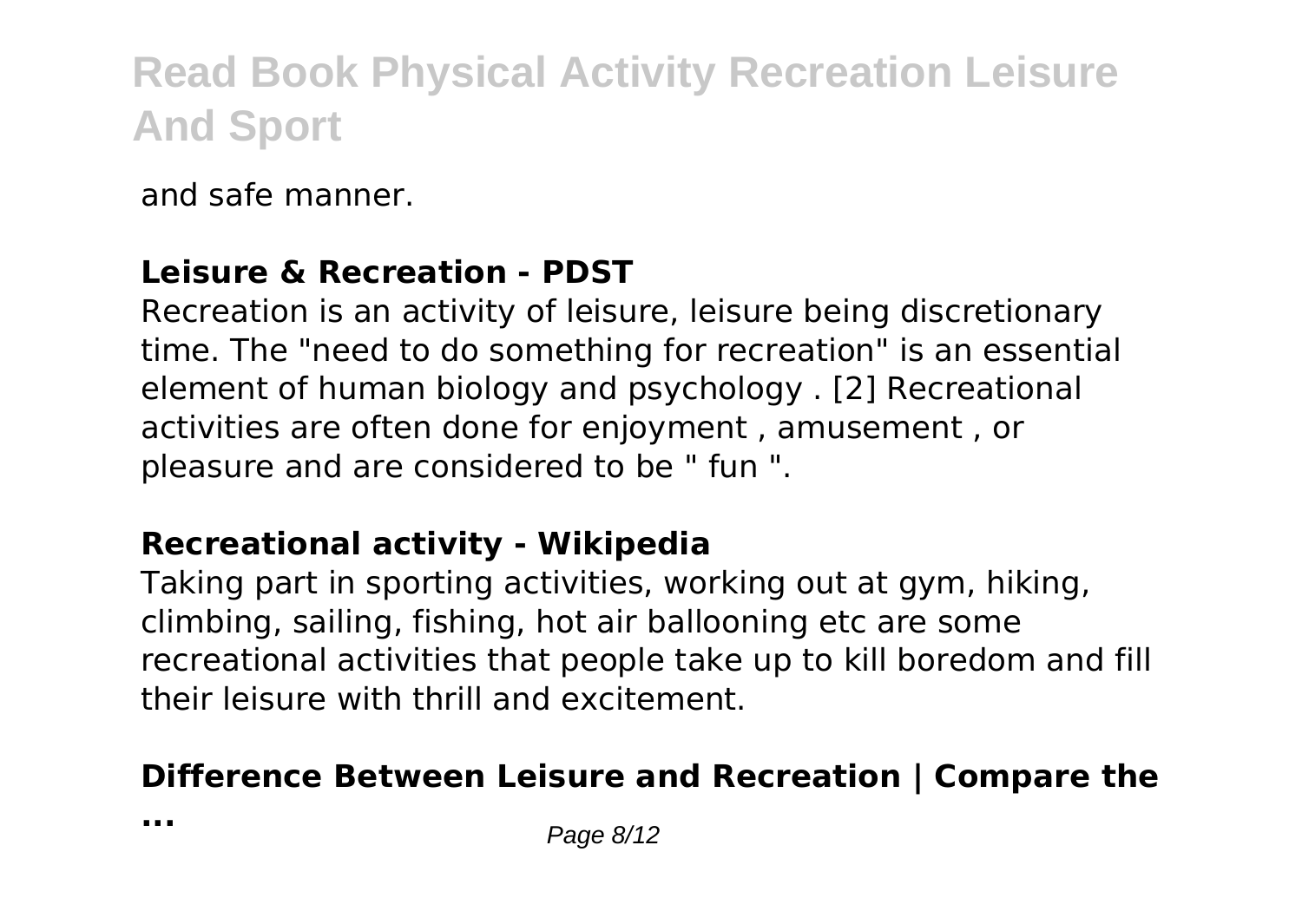Physical Benefits of Recreation Taking part in recreational activities, especially outdoors, can greatly improve physical health. People who take part in park activities such as walking, hiking, or skiing, schedule fewer office visits, maintain lower body fat percentages, and have lower blood pressure and cholesterol levels.

#### **Importance of Leisure & Recreation for Health - Huron ...**

Physical Activity, Leisure and Recreation for Youth with Disabilities: A Primer for Parents Physical Therapist's Perspective of Community Integration Planning for Inclusion: Implementing an Accessibility Management Program in a Parks and Recreation Business Model

#### **Fun and Leisure - National Center on Health, Physical ...** [eBooks] Physical Activity Recreation Leisure And Sport All the

books are listed down a single page with thumbnails of the cover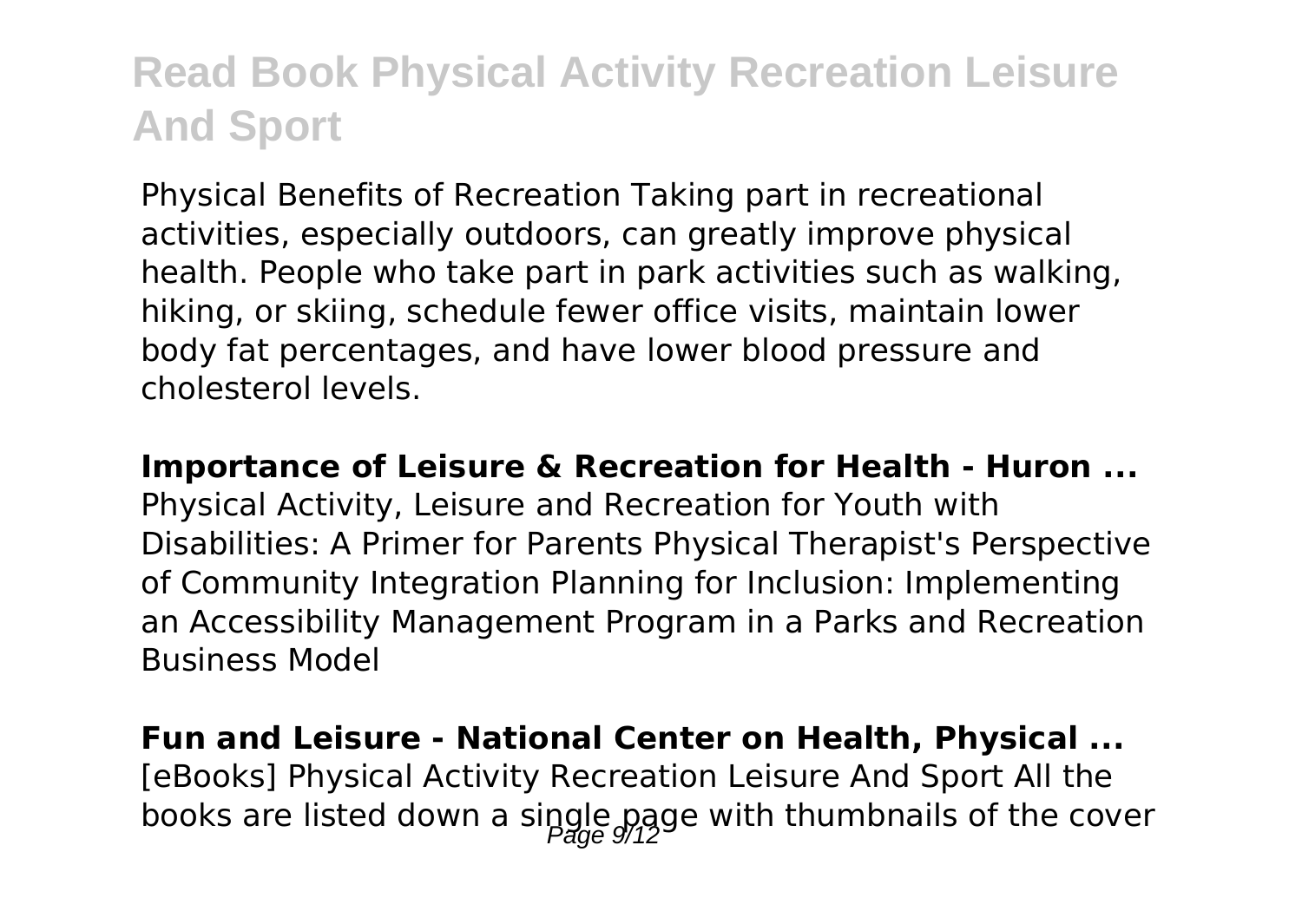image and direct links to Amazon. If you'd rather not check Centsless Books' website for updates, you can follow them on Twitter and subscribe to email updates.

#### **[eBooks] Physical Activity Recreation**

To get started finding Physical Activity Recreation Leisure And Sport , you are right to find our website which has a comprehensive collection of manuals listed. Our library is the biggest of these that have literally hundreds of thousands of different products represented.

#### **Physical Activity Recreation Leisure And Sport | linesart.com**

Recommended guidelines for physical activity encompass four components: frequency, time or duration, type, and intensity of physical activity. 9 While leisure research has focused on frequency of leisure participation, leisure time utilization, and